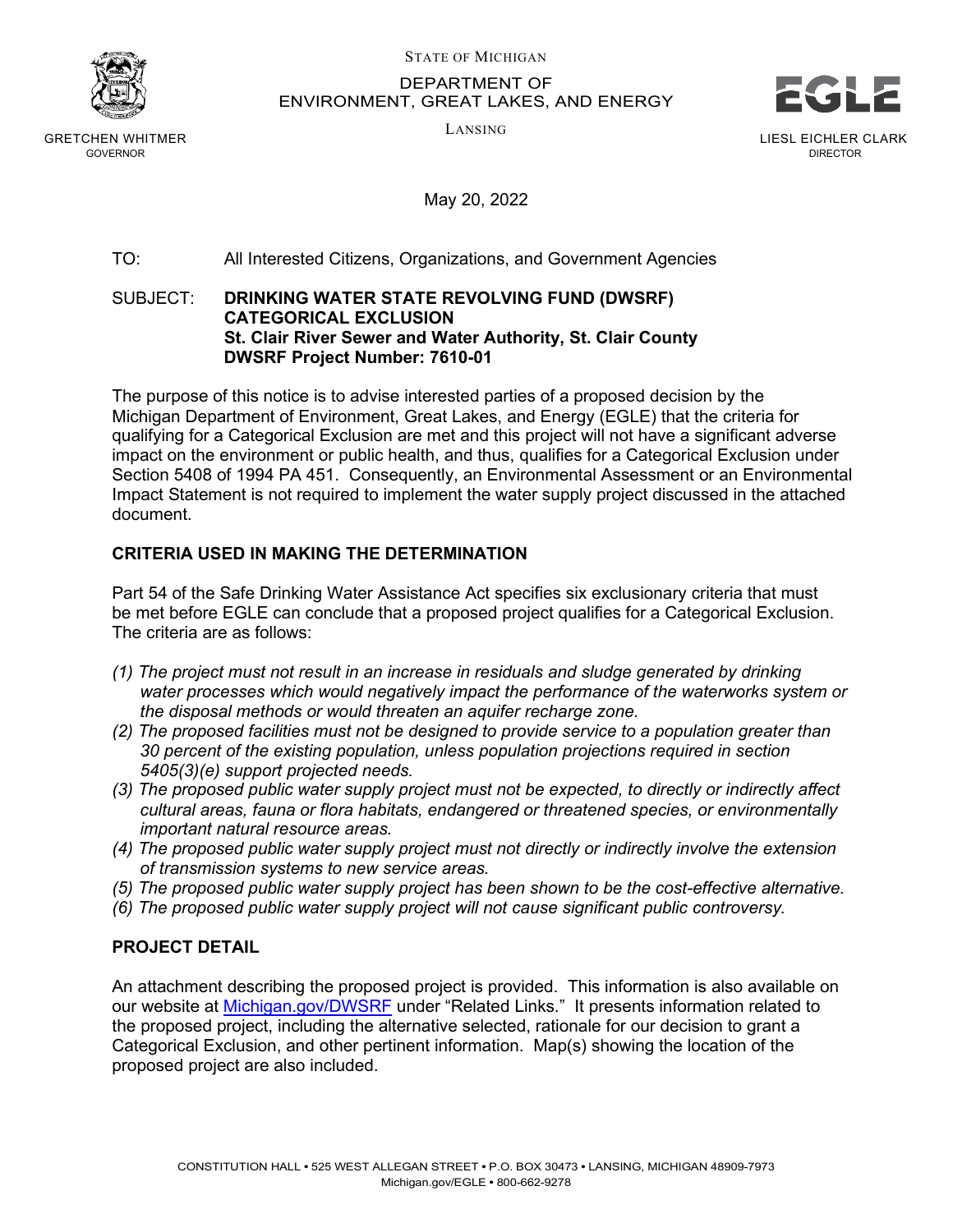Categorical Exclusion Page 2 May 20, 2022

The attachment provides information and allows appropriate federal cross-cutter agencies and state agencies an opportunity to submit information that may impact EGLE's decision prior to its effective date. Significant issues raised by these agencies could result in EGLE staff preparing a full Environmental Assessment.

#### **WHERE DO I SUBMIT COMMENTS?**

Any comments regarding this decision should be submitted to:

Ms. Leni Steiner-Zehender, Project Manager Water Infrastructure Financing Section Finance Division Michigan Department of Environment, Great Lakes, and Energy P.O. Box 30457 Lansing, Michigan 48909-7957

## **EFFECTIVE DATE OF THE EGLE DECISION ON THE CATEGORICAL EXCLUSION**

Absent comments that introduce significant information contrary to EGLE's final determination, the Categorical Exclusion will become effective upon conclusion of the 30-day comment period.

Questions regarding this project can be directed to Ms. Leni Steiner-Zehender, project manager, Water Infrastructure Financing Section, Finance Division, by phone at 517-231-9913, by email at [Steinerl@michigan.gov,](mailto:Steinerl@michigan.gov) or by mail at EGLE, P.O. Box 30457, Lansing, Michigan, 48909-7957; or you may contact me. Your interest in this process is greatly appreciated.

Sincerely,

Fric Pocan

Eric Pocan, Unit Supervisor Water Infrastructure Financing Section Financing Division 517-284-5433

Attachment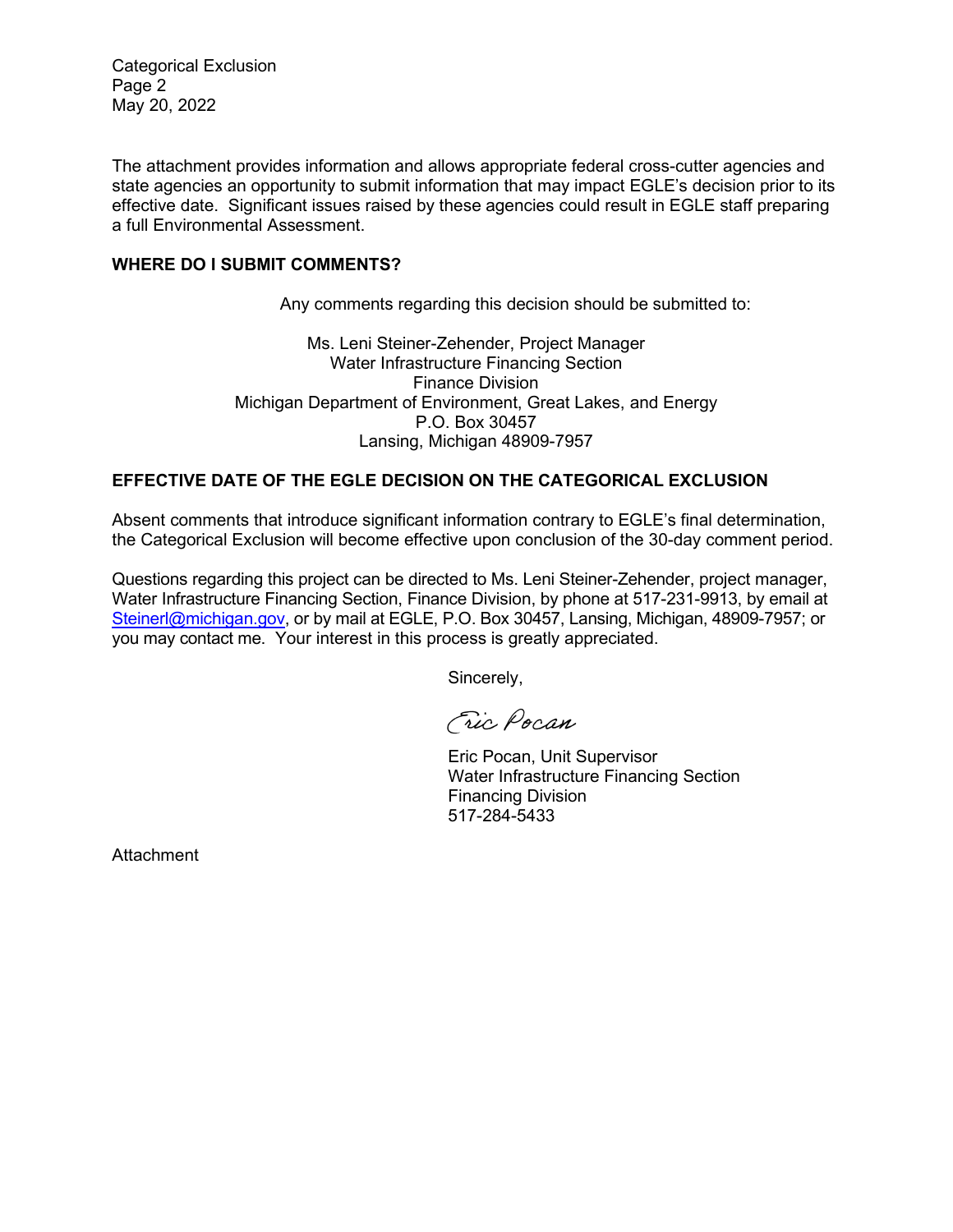## **DEPARTMENT OF ENVIRONMENT, GREAT LAKES, AND ENERGY Drinking Water State Revolving Fund (DWSRF) East China Township, St. Clair County Categorical Exclusion May 2022**

#### **PROJECT IDENTIFICATION**

| <b>Applicant:</b>                 | St. Clair River Sewer & Water Authority<br>(on behalf of East China Township) |
|-----------------------------------|-------------------------------------------------------------------------------|
| <b>Authorized Representative:</b> | Cynthia Paparelli, Township Manager                                           |
| <b>Address:</b>                   | 5111 River Road<br>East China, Michigan 48054                                 |
| <b>Project Number:</b>            | 7610-01                                                                       |

#### **PROJECT OVERVIEW**

East China Township (East China) is located in St. Clair County and has a land area of approximately 7.8 square miles. According to the Southeast Michigan Council of Governments, in 2015 East China had a population of 4,047 people. It is projected that the population will increase to 4,399 by the year 2040 and thus drinking water demand is not anticipated to change significantly in the next 20 years.

The St. Clair River Sewer and Water Authority (SWA) is seeking a DWSRF loan (on behalf of East China) for water main replacement on M-29, two meter pit rehabilitations, water main abandonment on Meisner Road, and the replacement of approximately 50 valves near the north water tower (see Figure 1). The estimated cost of the project is \$6,530,000 which would result in an increase of \$1.26 a month to the average residential user in 2022, \$1.32 in 2023 with an added 2.5 percent increase for the remaining 28 years for a total increase of \$30.27 over the next 30 years. China Township (China) will contribute 20 percent of the total project costs per the water transmission facilities operation and maintenance agreement of 2001.

## **EXISTING SYSTEM**

East China's water system is owned by the St. Clair River SWA but operated by East China. The system serves all of East China and a small portion of China Township (China). The distribution system was installed in 1945 and the water treatment plant (WTP) was built in 1952. The distribution system consists of approximately 40 miles of water main composed of asbestos cement, cast iron, ductile iron, polyvinyl chloride, and high-density polyurethane (HDPE) pipe, ranging in size from 4-inches to 24-inches in diameter. The WTP pumps water from the St. Clair River and the raw water is treated at the WTP and stored in a 530,000 gallon ground storage tank before being pumped to two elevated storage tanks. The northern tower stores 300,000 gallons, and the southern tower stores 500,000 gallons. The water system serves 2,112 customers, comprised of residential, industrial, and commercial users.

## **NEED FOR PROJECT**

The older 10-inch diameter water mains along M‐29 are beyond their life expectancy and have a history of frequent breaks, saddles and corporation stops decaying off of the main, as well as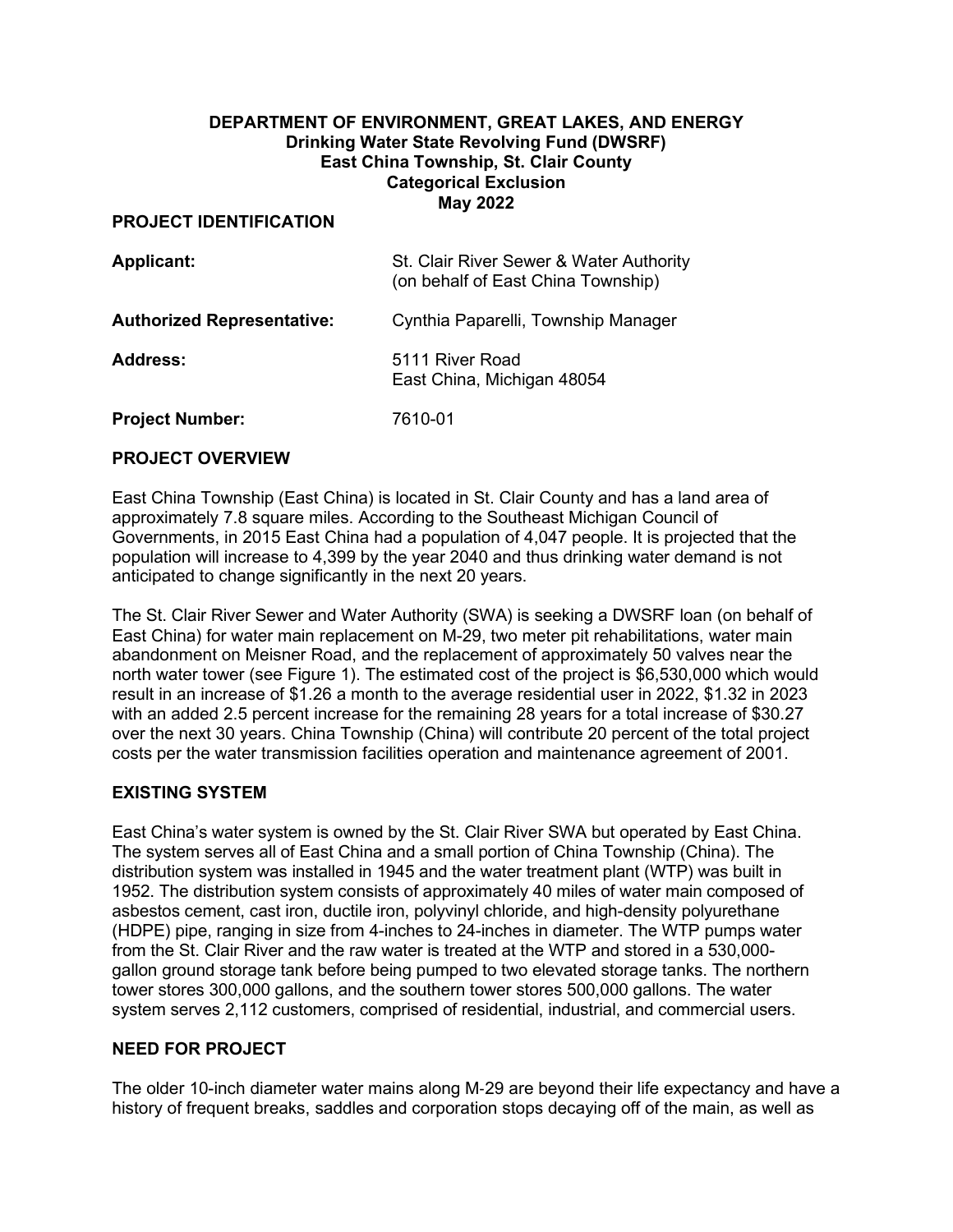tuberculation, leaks, and unreliable fixtures.

The older 6-inch diameter watermain on Meisner Road (Meisner) has deteriorated and is showing signs of stress and leaks. Some water mains in the system must be flushed out weekly or biweekly due to low chlorine levels from water sitting in the mains for an extended period of time. This causes the system to lose approximately 3.2 million gallons of water a year.

The existing water main from the WTP to the northern tower takes several detours through the neighborhood causing the chlorine levels to drop before it is distributed. To correct this issue the water storage is reduced to half full and flushed. The water is tested until the chlorine levels are acceptable and the tower resumes intaking water for storage. This happens several times a year during the warmer seasons.

Two meter pits at the East China/China border will be rehabilitated including replacement of the missing meters within these pits. These meters will accurately record water usage in China and help to determine potential water loss occurring in China.

#### **PROPOSED PROJECT**

The proposed project will include the replacement of 17,600 linear feet (lft) of water main on M-29 with 12-inch diameter HDPE pipe including approximately 28 hydrants, 26 valves, water services, and the abandonment of the existing 10-inch diameter water main, the rehabilitation of two meter pits including meter replacement, abandonment of 5,500 lft of 6-inch diameter water main on Meisner and connection of water services to the existing parallel 12-inch diameter water main, and the replacement of approximately 50 valves near the north water tower. Construction of the proposed project is expected to start in November 2022 with completion in November of 2023.

| <b>Component</b>                               | Cost        |
|------------------------------------------------|-------------|
| M-29 Water Main Replacement                    | \$3,940,000 |
| <b>Meter Pit Rehabilitation</b>                | \$365,000   |
| Meisner Water Main Abandonment                 | \$380,000   |
| <b>Valve Replacement</b>                       | \$790,000   |
| <b>Total Project Construction Costs</b>        | \$5,475,000 |
| <b>Engineering and Contract Administration</b> | \$1,055,000 |
| <b>Total DWSRF Project Costs</b>               | \$6,530,000 |

#### **TABLE 1 – Project Cost**

The proposed project is expected to be financed with a 30-year loan at 2.125 percent interest from the DWSRF. The estimated monthly billing impact to the average residential user will be approximately \$1.26 per month in 2022 \$1.32 in 2023 with an added 2.5 percent increase for the remaining 28 years for a total increase of \$30.27 over the next 30 years.

#### **EXISTING ENVIRONMENT AND POTENTIAL IMPACTS**

The proposed project has minimal to no anticipated impacts to environmental resources. There will be no construction within wetlands, coastal zones, rivers, surface waters, recreational facilities, or agricultural resources. There is work proposed within floodplains but is kept underground and a joint permit will be acquired before the proposed work commences.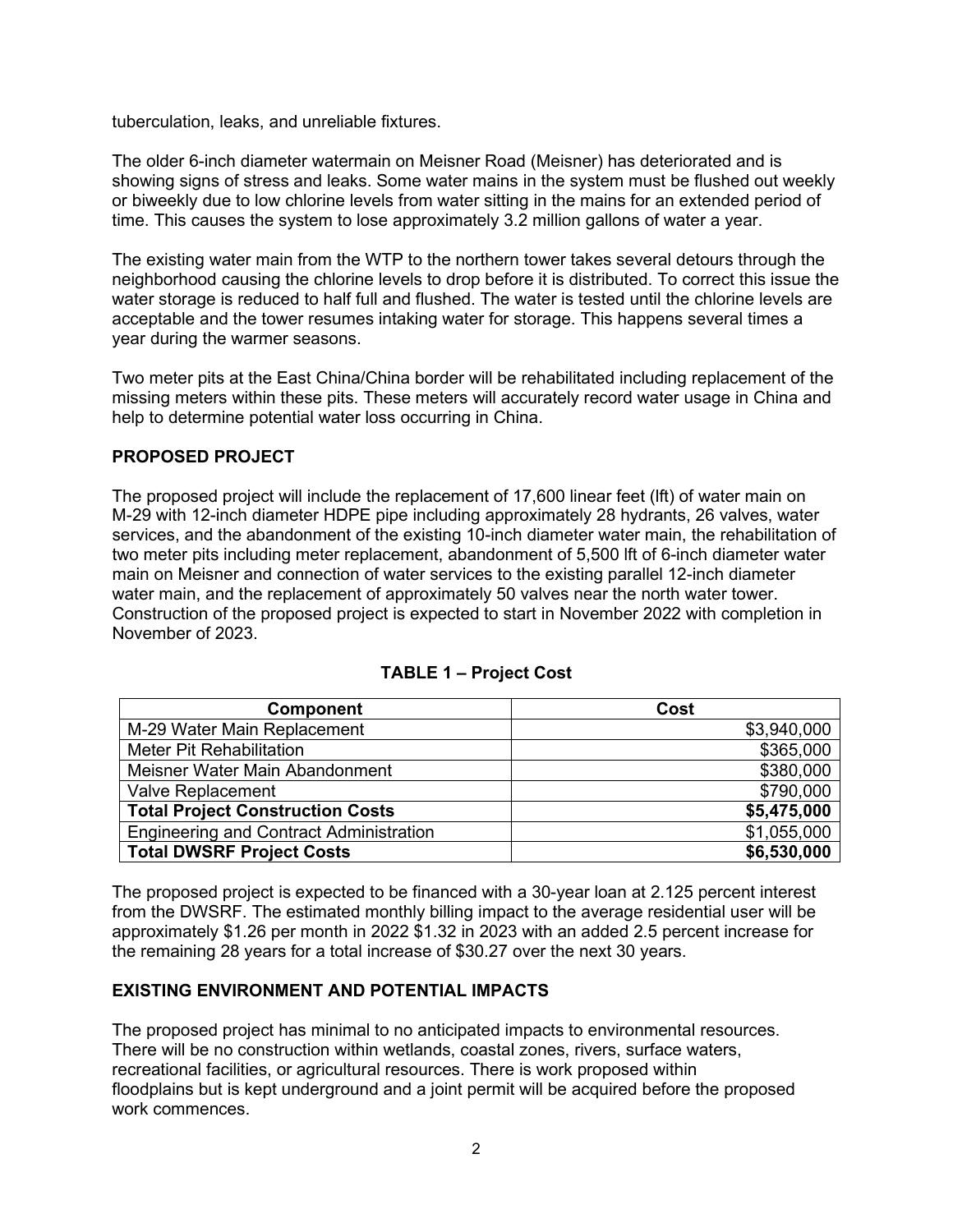Based on preliminary research the study area does not have any historical or archaeological sites. All work will be done within existing road rights-of-way and is not expected to disturb any structures or untouched land. If any artifacts are discovered during construction, work will immediately stop and the State Historic Preservation Office and associated Tribal Historic Preservation Officers will be contacted.

The United States Fish and Wildlife Service (USFWS) shows the potential for several threatened and endangered species in St. Clair County, including, the Indian bat, Northern long eared bat, Piping plover, Rufa red knot, Eastern massasauga rattlesnake, Rayed bean's clam, Snuffbox mussel, and the Eastern prairie fringed orchid. However, there is no critical habitat in the project area. If endangered species are encountered all work will be stopped until further notice so that East China can consult with the USFWS to identify alternative solutions to construct the proposed project without impacting the habitat of an endangered or threatened species.

Short-term construction impacts include temporary lane closures along M‐29, temporary water service disruptions, and construction noise. The water service disruptions will be quick and will not cause any business closures. When a lane must be temporarily closed the required signage, traffic drums and traffic regulations will be used. Construction will be limited to normal daylight hours. Best management practices for soil erosion will be used and a Soil Erosion Permit will be acquired from the County.

## **PUBLIC PARTICIPATION**

A public hearing to discuss the proposed project was held at 7:30 p.m. on June 21, 2021, at the East China Township Hall. The hearing was advertised on May 19, 2021, in *The Voice* and on the Township website, the project plan was available for viewing at the East China Township Hall and on the Township website. There were no public comments or questions. A resolution adopting the project plan and implementation of the selected alternative was approved 6-1 by the East China Township Board on June 21, 2021.

## **RATIONALE FOR CATEGORICAL EXCLUSION**

In accordance with Part 54, Safe Drinking Water Assistance, of Natural Resources and Environmental Protection Act, 1994 PA 451, as amended, Section 5408(5) specifies criteria that must be met to grant a Categorical Exclusion from further environmental review activity for a proposed DWSRF assisted project. The EGLE staff has carefully reviewed the East China WMR and meter pit rehab projects and related documents and has determined that no significant adverse impacts are anticipated by implementation.

Questions regarding this Environmental Assessment should be directed to:

Ms. Leni Steiner-Zehender, Project Manager Water Infrastructure Financing Section Finance Division Michigan Department of Environment, Great Lakes, and Energy P.O. Box 30457 Lansing, Michigan 48909-7957 Telephone: 517-231-9913 E-Mail: [Steinerl@michigan.gov](mailto:Steinerl@michigan.gov)